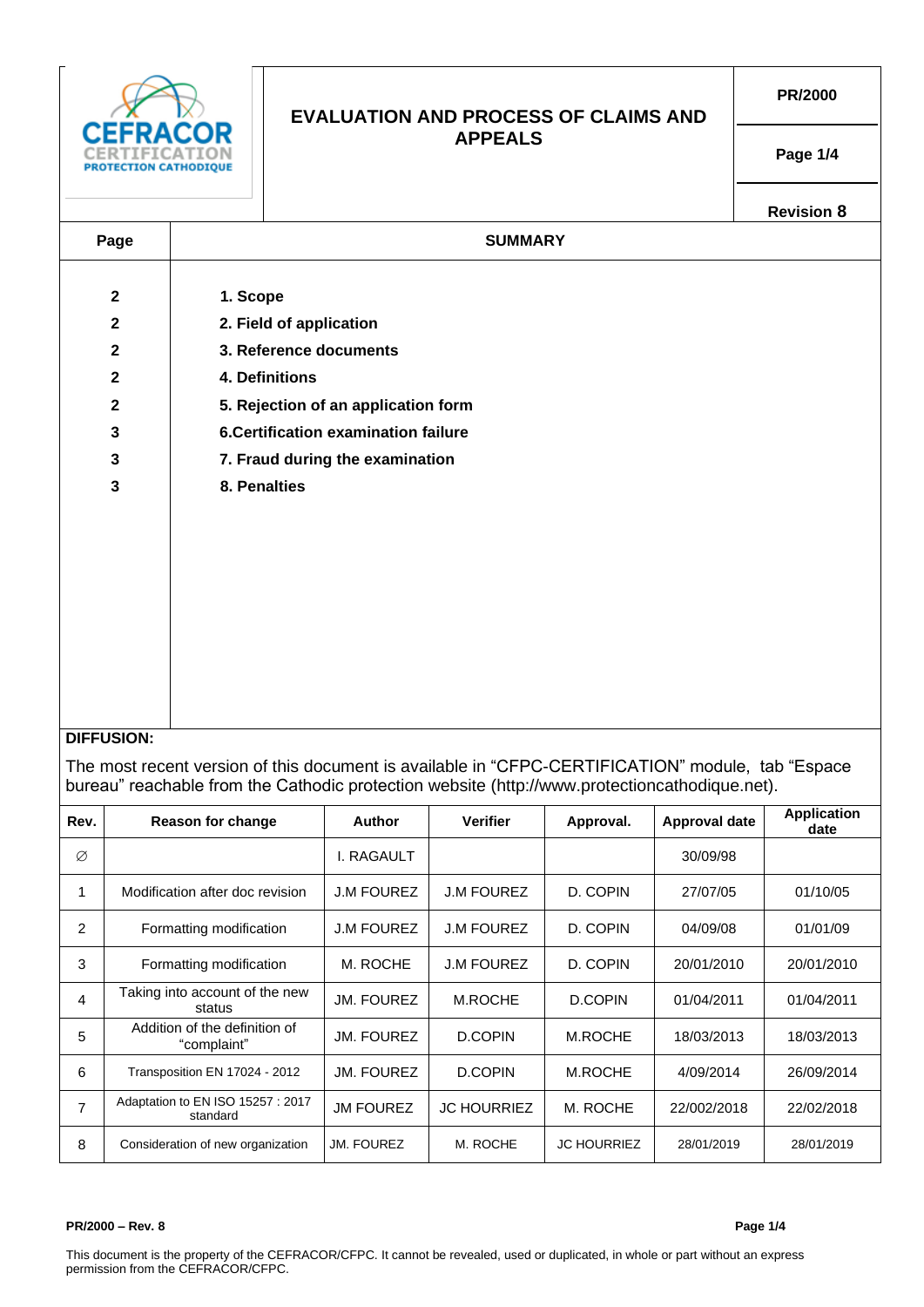# **1. Scope**

This procedure describes the rules of processing claims and appeals which can be filed during the certification of a person in cathodic protection or following a penalty that any certified person can incur in case of breach or a fault within his professional activities related to the tasks covered by the certification.

## **2. Field of application**

This procedure concerns all the applying or certified persons.

The claims and appeals can concern:

- an application rejection
- a certification examination, a resit examination or a re-certification failure
- a penalty incurred after a fault or a breach.

The claims and appeals process is the responsibility of the CFPC Board.

### **3. Reference documents**

- NF EN ISO/CEI 17024 version 12: Conformity assessment General requirements for bodies operating certification for persons.
- NF EN ISO 15257: 2017**:** Cathodic protection Competence levels of cathodic protection persons — Basis for a certification
- CFPC Quality manual.
- CFPC procedure PR/1000: "Conditions of allocation of certification (initial certification, renewal and re-certification)".
- CFPC procedure PR/5000: "Certification process Initial certification, renewal and re-certification".

## **4. Definitions**

- Penalty: warning, downgrading or cancellation of the certification of a person certified in cathodic protection when the CFPC Board is aware, through a written and argued document, of notorious insufficiencies or faults during his activities.
- Complaint: expression of dissatisfaction, apart an appeal, emitted by a person or an organization to CFPC, concerning the activities of this organization or a certified person, for which an answer is expected.
- Appeal: Demand of an applicant, a candidate or a certified person to reconsider any decision made by the certification body about the concerned certification.

#### **5. Rejection of an application form**

Any applying person who does not meet the conditions of admissibility described in the procedure "Conditions of allocation of certification – initial certification, renewal and re-certification" (PR/1000) will see his application file rejected by the concerned Sectoral Committee. This decision is transmitted by the Sectoral Committee to the applying person.

**PR/2000 – Rev. 7 Page 2/4**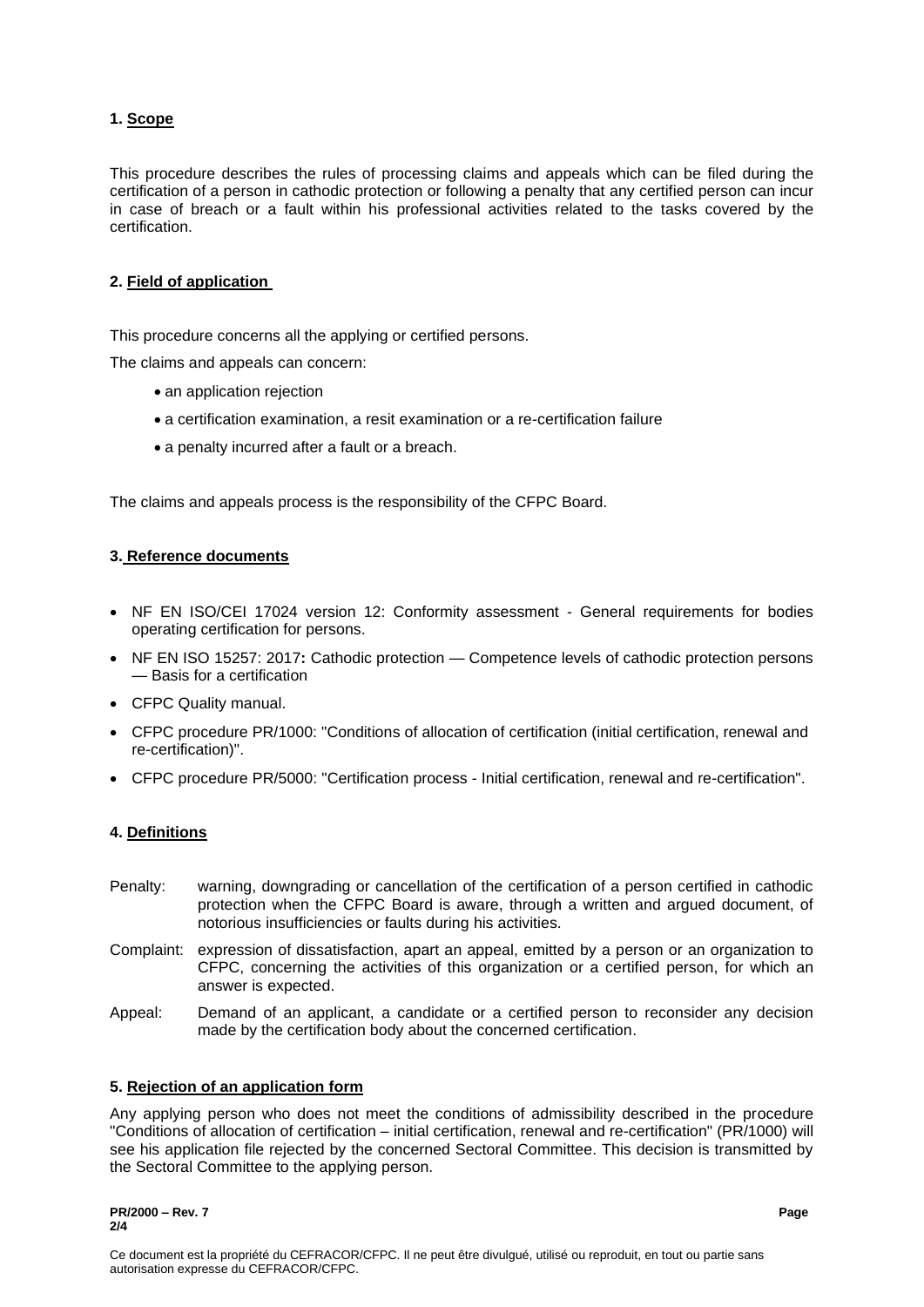The applying person can point out his disagreement towards CFPC through a complaint or an appeal within 30 days maximum after the receipt of the decision.

The arguments of his disagreement must be written and sent with all the justifying documents required by CFPC

CFPC will acknowledge receipt to the candidate, of his or arguments, by electronic mail.

The CFPC Board examines, within 2 months, the arguments of the disagreement and gives its decision by registered mail with acknowledgement of receipt to the applying person. In case of vote, the president or his representative has a casting vote. This decision is irrevocable with no other possible complaint or appeal.

The composition of the CFPC Board will take into account the persons who could be involved in the disagreement reason. These persons will not be able to participate in the decision-making of the CFPC Board.

Information is given at the meeting of the Certification Scheme Committee which takes place at least once a year.

A register of appeals and complaints is maintained by CFPC (BC/DE/2001). This document is the responsibility of CFPC leader.

#### **6. Failure at the initial, renewal certification examination or at the re-certification examination**

After an examination or an evaluation, any failure is notified by e-mail to the candidate by The CFPC Board with justifying reasons.

The candidate can point out his disagreement towards CFPC through a complaint or an appeal within 30 days maximum after the receipt of the decision.

The arguments of his disagreement must be written and sent with all the justifying documents required by CFPC

CFPC will acknowledge receipt to the candidate, of his or her arguments, by electronic mail.

The CFPC Board examines, within 2 months, the arguments of the disagreement and gives its decision which will be sent by registered mail with acknowledgement of receipt to the applying person. In case of vote, the vote of the president or of his representative is dominant. This decision is irrevocable with no further possible complaint or appeal.

The composition of the CFPC Board will take into account the persons who could be involved in the disagreement reason. These persons will not be able to participate in the decision-making of the CFPC Board.

Information is given during the meeting of the Certification Scheme Committee which meets at least once a year.

Claims and appeals records are updated by CFPC (DE/2001). This document is the responsibility of the CFPC leader.

#### **7. Fraud during the initial, renewal certification examination or at the re-certification examination**

Each candidate, agrees during the examination, not to commit fraudulent acts or being accomplice in such an act and not to keep or disclose confidential documents. This non-commitment will lead to the exclusion of the rest of the tests and / or penalties.

#### **8. Penalties**

When the CFPC Board learns (in a written and argued way) about notorious insufficiencies during the functions of a certified person in cathodic protection or when the conditions of use of the name « CEFRACOR CERTFICATION – Protection Cathodique » or the code of ethics are not observed, it

#### **PR/2000 – Rev. 7 Page 3/4**